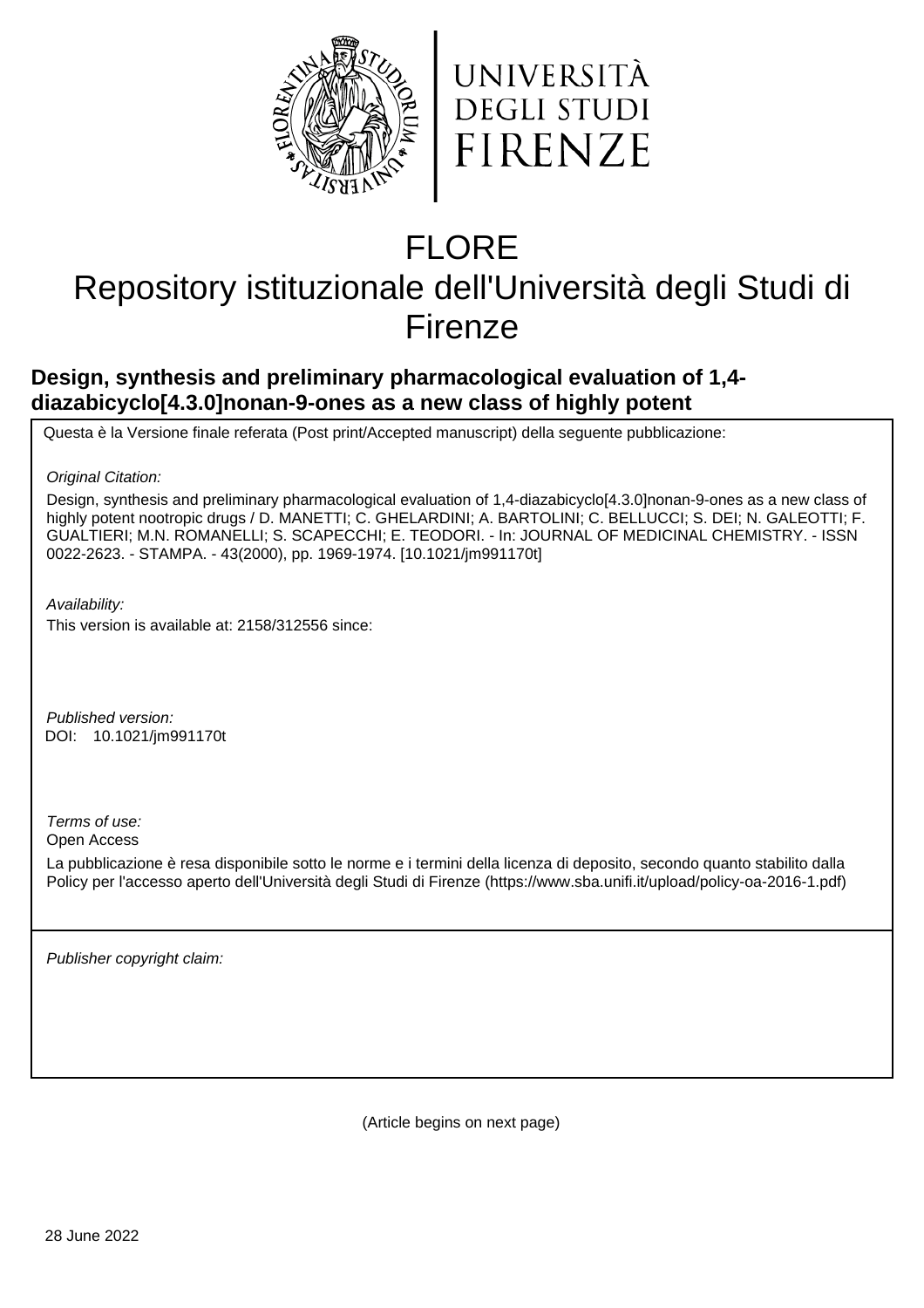### **Design, Synthesis, and Preliminary Pharmacological Evaluation of 1,4-Diazabicyclo[4.3.0]nonan-9-ones as a New Class of Highly Potent Nootropic Agents**

Dina Manetti,† Carla Ghelardini, Alessandro Bartolini, Cristina Bellucci,† Silvia Dei,† Nicoletta Galeotti, Fulvio Gualtieri,\*,† Maria Novella Romanelli,† Serena Scapecchi,† and Elisabetta Teodori†

*Dipartimento di Scienze Farmaceutiche, Universita*` *di Firenze, Via G. Capponi 9, I-50121 Firenze, Italy, and Dipartimento di Farmacologia Preclinica e Clinica, Universita*` *di Firenze, Viale G. Pieraccini 6, I-50139 Firenze, Italy*

#### *Received September 27, 1999*

Several 4-substituted 1,4-diazabicyclo[4.3.0]nonan-9-ones have been synthesized and tested in vivo on mouse passive avoidance test, to evaluate their nootropic activity. The results show that they represent a new class of nootropic drugs with a pharmacological profile very similar to that of piracetam, showing much higher potency with respect to the reference. Among the compounds studied, **7** (DM 232) shows outstanding potency, being active at the dose of 0.001 mg  $kg^{-1}$  sc.

#### **Introduction**

Some 30 years ago the cognition-enhancing properties of piracetam were reported.1 This discovery stimulated the design and synthesis of a large number of structurally related molecules (see ref 2 for a review), endowed with similar pharmacological action, and few have reached therapeutic utilization, being now on the market as nootropics. Some of the most representative and widely studied compounds of this class are reported in Chart  $1.3-11$ 

The members of this class share the property of reverting amnesia induced by scopolamine, electroconvulsive shock, and hypoxia, but the mechanism of action of these protective and cognition-enhancing drugs has not yet been elucidated.12

As a matter of fact, increased turnover of different neurotransmitters has been observed and the involvement of a cholinergic mechanism has been particularly studied.13 In general, however, no affinity for the most important central receptors has been found and these drugs, with the exception of nefiracetam, which shows high affinity for the GABA A receptors,<sup>14</sup> do not seem to act on any well-characterized receptor system.<sup>2</sup> Indeed, the effects observed on the cholinergic system might be of secondary origin.15,16 Modulation of ion fluxes has also been proposed as the mechanism of action of at least some piracetam-like compounds, $2$  as seems the case for UCB-L059, the (*S*)-enantiomer of etiracetam.9 Very recently, modulation of membrane properties has been proposed as a unique mode of action for piracetam.17 Altogether, it seems that piracetamlike nootropic compounds, through an as yet unidentified mechanism(s) of action, act by increasing neuronal sensitivity toward stimulation.

The lack of a clear mechanism of action has been a major problem in accepting the concept of piracetamlike nootropic agents. Nevertheless, recent data<sup>18,19</sup> suggest that long-term administration of nootropics may



lead to a sustained and increased improvement of cognitive functions in patients with mild to moderate Alzheimer's disease, with excellent tolerability and safety.<sup>20</sup>

From a medicinal chemistry point of view, the original structure of piracetam, as can also be seen from the few examples reported in Chart 1, has undergone considerable modifications, and many active compounds lack the 2-oxopyrrolidineacetic acid substructure. However, the vast majority of the active compounds conserve the 2-oxopyrrolidine ring. This ring has been successfully substituted in almost every position, but compounds where the pyrrolidine ring has been condensed with other rings are rare.<sup>21,22</sup>

<sup>\*</sup> Corresponding author. Tel: 0039-055-2757295. Fax: 0039-055- 240776. E-mail: fulvio@farmfi.scifarm.unifi.it.

<sup>†</sup> Dipartimento di Scienze Farmaceutiche.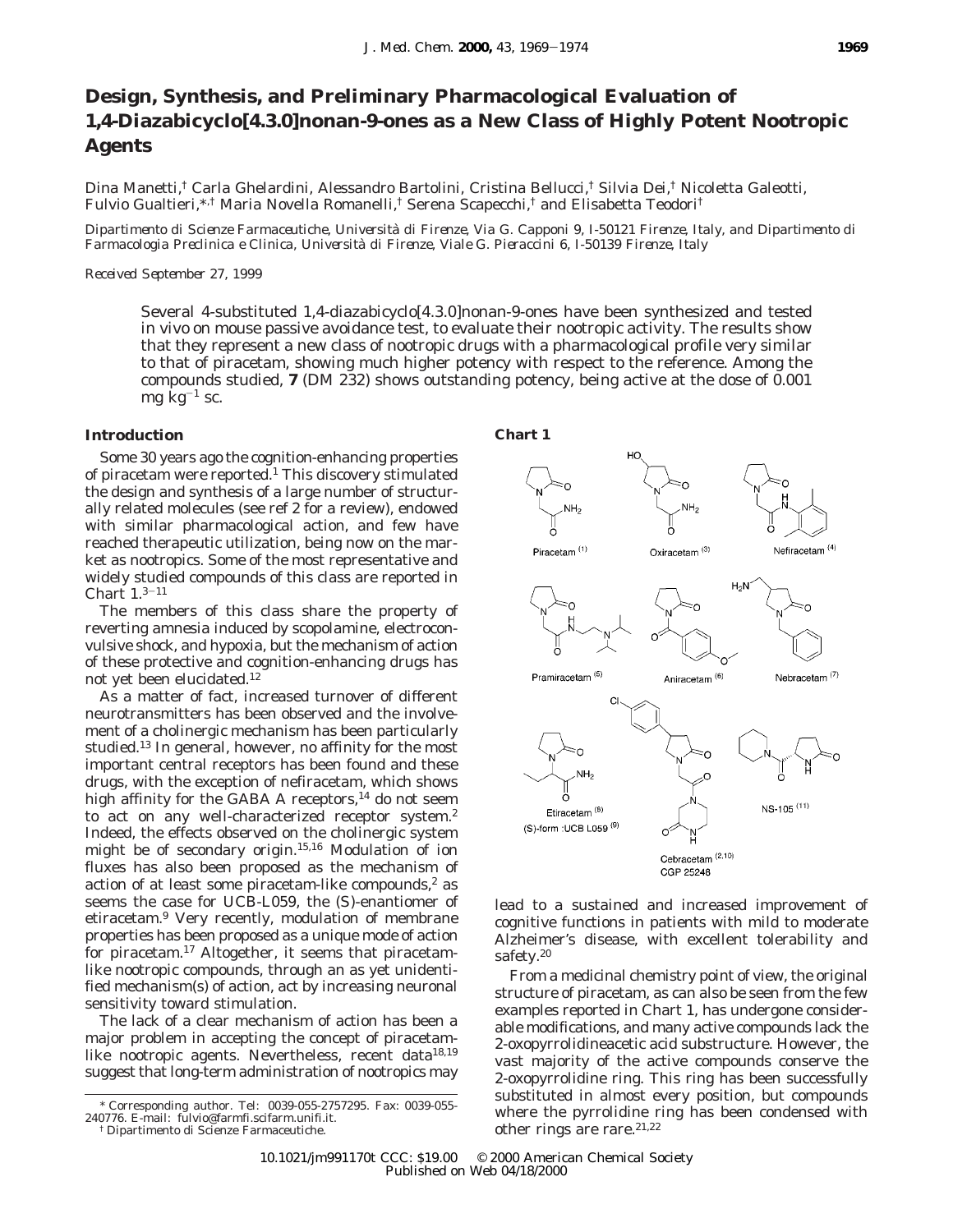**Table 1.** Chemical and Physical Characteristics of Compounds **<sup>2</sup>**-**<sup>19</sup>**



| no.                     | $\mathbb{R}^1$  | $\mathbb{R}^2$                   | stereo | eluting<br>solvent <sup>a</sup> | mp, ${}^{\circ}C^{b}$    | anal. $\epsilon$           |
|-------------------------|-----------------|----------------------------------|--------|---------------------------------|--------------------------|----------------------------|
| 2                       | H               | $SO_2C_6H_5$                     |        | A                               | $136 - 137$              | $C_{13}H_{16}N_2O_3S$      |
| 3                       | H               | $SO_2C_6H_4$ -p-CH <sub>3</sub>  |        | F                               | $179 - 180$              | $C_{14}H_{18}N_2O_3S$      |
| 4                       | H               | $SO_2C_6H_4$ -p-OCH <sub>3</sub> |        | H                               | $168 - 170$              | $C_{14}H_{18}N_2O_4S$      |
| $\mathbf{5}$            | H               | $SO_2C_6H_4-p-NO_2$              |        | F                               | $238 - 240$              | $C_{13}H_{15}N_3O_5S$      |
| 6                       | H               | $SO_2C_6H_4-p-Cl$                |        | ${\bf F}$                       | $209 - 210$              | $C_{13}H_{15}CIN_2O_3S$    |
| $\overline{\mathbf{7}}$ | H               | $SO_2C_6H_4$ -p-F                |        | A                               | $157 - 159$              | $C_{13}H_{15}FN_{2}O_{3}S$ |
| 8                       | H               | COC <sub>6</sub> H <sub>5</sub>  |        | A                               | $134 - 136$              | $C_{14}H_{16}N_2O_2$       |
| 9                       | H               | $COC_6H_4-p-CH_3$                |        | F                               | $103 - 105$              | $C_{15}H_{18}N_2O_2$       |
| 10                      | H               | $COC_6H_4-p-OCH_3$               |        | ${\bf E}$                       | $130 - 132$              | $C_{15}H_{18}N_2O_3$       |
| 11                      | H               | $COC_6H_4-p-NO_2$                |        | $\mathbf G$                     | $96 - 98$                | $C_{14}H_{15}N_3O_4$       |
| 12                      | H               | $COC_6H_4-p-Cl$                  |        | E                               | $124 - 126$              | $C_{14}H_{15}CIN_2O_2$     |
| 13                      | H               | $COC_6H_4-p-F$                   |        | A                               | $142 - 143$              | $C_{14}H_{15}FN_{2}O_{2}$  |
| 14a                     | CH <sub>3</sub> | $SO_2C_6H_5$                     | exo    | E                               | $115 - 117$              | $C_{14}H_{18}N_2O_3S$      |
| <b>14b</b>              | CH <sub>3</sub> | $SO_2C_6H_5$                     | endo   | B                               | $128 - 130$              | $C_{14}H_{18}N_2O_3S$      |
| 15a                     | CH <sub>3</sub> | $SO_2C_6H_4-p-F$                 | exo    | B                               | $97 - 99$                | $C_{14}H_{17}FN_{2}O_{3}S$ |
| 15 <sub>b</sub>         | CH <sub>3</sub> | $SO_2C_6H_4-p-F$                 | endo   | B                               | $125 - 127$              | $C_{14}H_{17}FN_{2}O_{3}S$ |
| <b>16a</b>              | CH <sub>3</sub> | COC <sub>6</sub> H <sub>5</sub>  | exo    | E                               | $116 - 118$              | $C_{15}H_{18}N_2O_2$       |
| <b>16b</b>              | CH <sub>3</sub> | COC <sub>6</sub> H <sub>5</sub>  | endo   | E                               | $131 - 132$              | $C_{15}H_{18}N_2O_2$       |
| 17a                     | CH <sub>3</sub> | $COC_6H_4-p-F$                   | exo    | A                               | $142 - 143$              | $C_{15}H_{17}FN_{2}O_{2}$  |
| 17 <b>b</b>             | CH <sub>3</sub> | $COC_6H_4-p-F$                   | endo   | A                               | $135 - 137$              | $C_{15}H_{17}FN_{2}O_{2}$  |
| 18                      | H               | $CH_2C_6H_5$                     |        | D                               | $170 - 172$ <sup>d</sup> | $C_{14}H_{19}C1N_2O$       |
| 19                      | H               | $CH_2C_6H_4-p-F$                 |        | E                               | $90 - 92$ <sup>d</sup>   | $C_{14}H_{18}CIFN_2O$      |

<sup>a</sup> Eluting system for column chromatography: A = CHCl<sub>3</sub>/MeOH, 90:10; B = CHCl<sub>3</sub>/MeOH, 97:3; C = CHCl<sub>3</sub>/anh. EtOH/petroleum<br>ether/NH<sub>4</sub>OH, 360:65:60:8; D = cyclohexane/ethyl acetate, 50:50; E = CHCl<sub>3</sub>/MeOH, 95:5; F = ether/NH4OH, 360:65:60:8; D = cyclohexane/ethyl acetate, 50:50; E = CHCl3/MeOH, 95:5; F = CHCl3/MeOH/hexane, 65:5:30; G = CH2Cl2/<br>MeOH\_98:2: H = CH2Cl2/MeOH\_95:5, <sup>b</sup> After crystallization from petroleum ether, <sup>c 1</sup>H NMR MeOH, 98:2; H = CH<sub>2</sub>Cl<sub>2</sub>/MeOH, 95:5. <sup>b</sup> After crystallization from petroleum ether. <sup>*c* 1</sup>H NMR and IR spectra are in accord with the<br>proposed structures, <sup>d</sup> As bydrochloride proposed structures. *<sup>d</sup>* As hydrochloride.



In a preceding study, aimed to identify centrally active nicotinic agonists potentially useful in the treatment of neurodegenerative disorders, we had prepared a series of 8-methyl-1,4-diazabicyclo[4.3.0]nonan-9 ones.23 In their structure an oxopyrrolidine ring is present, here condensed with a piperazine ring, that, as discussed above, is the constant feature of most nootropic compounds. We reasoned that proper modifications of this structure could produce compounds endowed with nootropic activity that, though with different mechanisms of action, could be used for the same purpose of controlling neurodegenerative pathologies.

On this basis, we designed the series of compounds with the general structure shown in Chart 2. The main modification performed in the new series is the introduction of an aromatic acyl or sulfonyl group on the basic nitrogen of the piperazine ring. The modification was aimed at eliminating the basicity of nitrogen 4,

#### **Chart 2 Scheme 1***<sup>a</sup>*



 $a$  (a)  $(C_2H_5O)_2P(O)CH_2COOCH_3$ ; (b)  $H_2$ ,  $Pd/C$ ; (c) acyl and sulfonyl chlorides or benzyl chlorides.

which is connected with nicotinic activity, and at the same time increasing the lipophilicity of the molecules and facilitating brain penetration.

#### **Chemistry**

In Scheme 1 is reported the synthetic pathway used to obtain derivatives **<sup>2</sup>**-**13**. The starting material, 1,4 dibenzyl-2-piperazincarboxaldehyde,<sup>23</sup> was reacted with the ylide obtained from diethyl [1-(methoxycarbonyl) methyl]phosphonate to give **20** as a cis/trans mixture that was not separated but reduced as such to the corresponding debenzylated alkane, which spontaneously cyclizes to give the 1,4-diazabicyclo[4.3.0]nonan-9-one **<sup>1</sup>**. Compounds **<sup>2</sup>**-**<sup>13</sup>** were obtained by reaction with the corresponding acyl and sulfonyl chlorides; compounds **18** and **19** were obtained by reaction of the corresponding benzyl chlorides.

Compounds **<sup>2</sup>**-**13**, **<sup>18</sup>**, and **<sup>19</sup>** (Table 1) are racemic mixtures that at this stage of the research were not resolved and have been tested as such. The resolution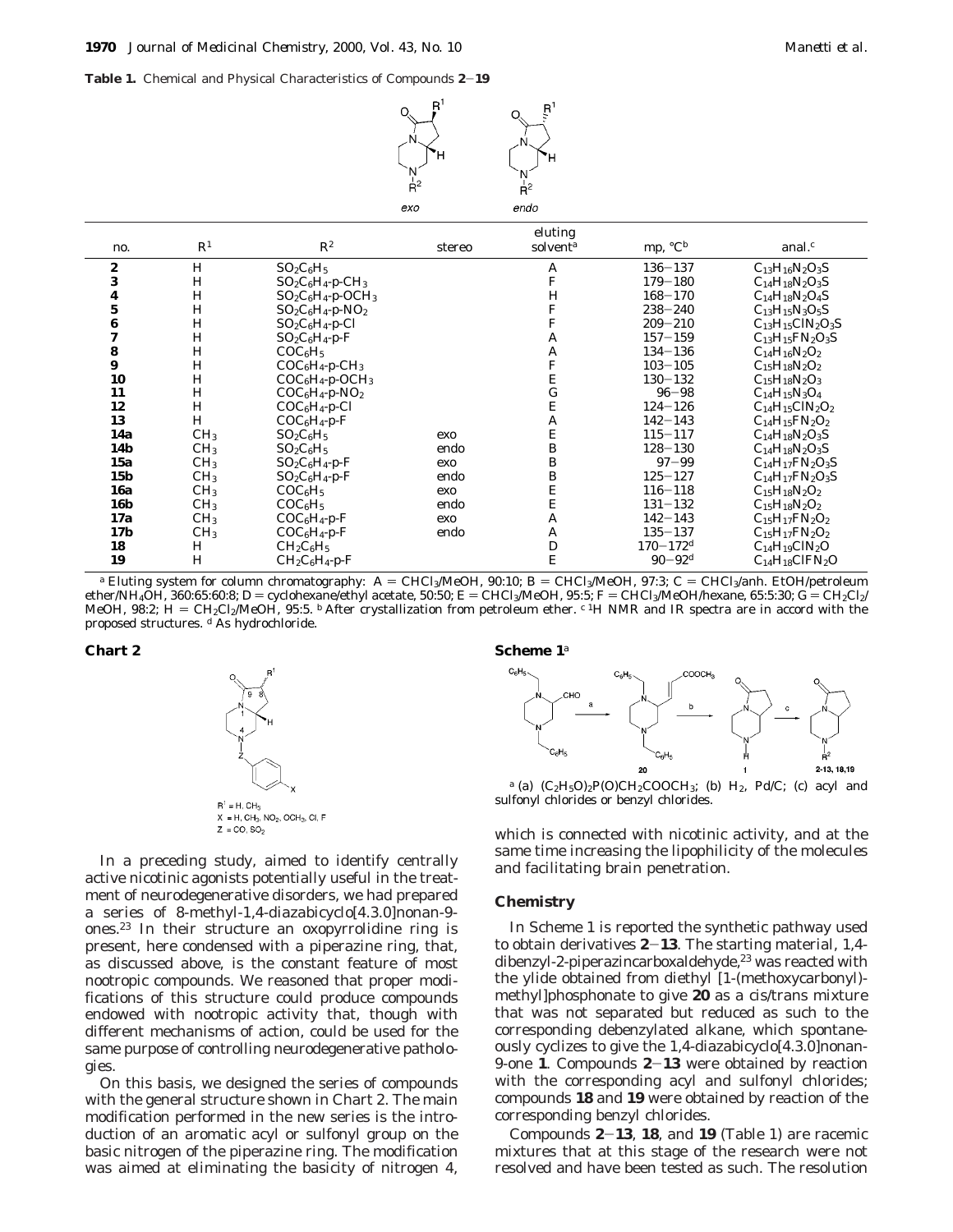**Scheme 2***<sup>a</sup>*



*<sup>a</sup>* (a) H2, Pd/C; (b) acyl and sulfonyl chlorides. In the same way, the endo isomers **14b**-**17b** were obtained starting from the endo-*N*-benzyl derivative.

of the most interesting racemates is under way and will be reported in due time.

8-Methyl-1,4-diazabicyclo[4.3.0]nonan-9-ones (**14**-**17**) have been synthesized as shown in Scheme 2. They have two stereogenic centers and occur as four optical isomers; unlike their N-substituted analogues,<sup>23</sup> 8-methyl-1,4-diazabicyclo[4.3.0]nonan-9-one (**21**) diastereoisomers cannot be separated by chromatography. Therefore, the two diastereoisomers **21a** (exo) and **21b** (endo) were synthesized by reduction of the previously described<sup>23</sup> exo and endo diastereoisomers of 4-benzyl-8-methyl-1,4 diazabicyclo[4.3.0]nonan-9-one. As observed for the other members of the series, $23$  even in this case the bridge-carbon protons of the **a** (exo) series resonate at lower field with respect to the **b** (endo) series (multiplets at  $\delta = 3.47 - 3.56$  and  $3.32 - 3.50$  ppm for **21a** and **21b**, respectively). In addition, in the 13C NMR spectra, the  $CH<sub>2</sub>$  carbon of the pirrolidinone ring is found at higher field in the exo isomer (**21a**, 32.51 ppm) than in the endo one (**21b**, 34.25 ppm); this rightward shift is more evident in the 1H NMR spectra, where a multiplet for 2H is found at 1.70-1.78 ppm in the spectrum of **21a** but at lower fields (>2) in that of **21b**. These features of 13C NMR and1H NMR spectra are common to all the compounds of this series. Compouds **14a**,**b**-**17a**,**<sup>b</sup>** were obtained by reaction with the corresponding acyl and sulfonyl chlorides (Scheme 2). Even in this case, at this stage of the research, racemates were not resolved and were tested as such. The resolution of the most interesting racemates is under way and will be reported in due time.

#### **Pharmacology**

Since the mechanism of action of piracetam-like cognition enhancers is still under investigation, the search for new drugs in this class generally relies on behavioral tests. Among them, the reversal of scopolamine-induced amnesia in passive avoidance test has been widely used. Therefore, our compounds were tested as cognition enhancers in the mouse passive avoidance test of Jarvik and Kopp, slightly modified by us (see the Experimental Section).<sup>24</sup> In short, mice receive a punishment when entering a dark room in the training session and remember it in the session of the following day, unless their memory is impaired by the amnesic drug. The parameter measured is the entry latency time (expressed in seconds) occurring between the time the mouse is placed in the light and the time it enters the dark room. On the first day there is the training session, while on the second day the mice are placed again in the light and the new latency time is measured on animals treated or untreated with the nootropic drug. Investigated drugs were injected, in a one to 10 dilution sequence, 20 min before the training session, while the amnesic drug was injected immediately after termination of the training session. Scopolamine was used as amnesic drug and piracetam as the reference drug.

Comparison of the latency times of saline-treated animals with those of mice that received both scopolamine and the investigated drug gives a measure of the cognition activity of the compounds tested.

All compounds elicited their antiamnesic effect without changing either gross behavior or motor coordination, as revealed by the rotarod test (data not shown). None of the drugs, at the active doses, increased the number of falls from the rotating rod in comparison with saline-treated mice. The number of falls in the rotarod test progressively decreased, since mice learned how to balance on the rotating rod. The spontaneous motility and inspection activity of mice was unmodified by the administration of the studied compounds, as revealed by the hole-board test in comparison with saline-treated mice (data not shown).

#### **Results**

The results obtained by screening the compounds studied on scopolamine-induced amnesia are reported in Table 2. The minimal effective dose for each compound is reported, compared with that of the reference compound, piracetam. Most of the compounds synthesized are active in preventing amnesia. Among them, compound **7** shows an outstanding potency, as it is able to prevent amnesia at doses as low as  $0.001$  mg kg<sup>-1</sup> sc, being some 1000 times more potent than the reference compound piracetam. In the same test, piracetam shows a minimum active dose of 30 mg  $kg^{-1}$  ip and is totally inactive at the dose of 10 mg  $\text{kg}^{-1}$  ip. Several other compounds of the series are also active at minimum effective doses below 1 mg  $kg^{-1}$  sc, showing that this series represents a new, very potent class of nootropic drugs. In addition to scopolamine (antimuscarinic), the compounds were also able to revert amnesia induced by mecamylamine (nicotinic antagonist), baclofen (GABA<sub>B</sub> agonist), and clonidine ( $\alpha_2$  agonist), with a potency pattern similar to that reported for scopolamine (data not shown).

At higher doses, all compounds maintain their antiamnesic activity without any effect on behavior (data not shown). As a matter of fact, rotarod and hole-board tests did not evidence any effect on motor coordination, spontaneous motility, and curiosity of the animal treated. Moreover, the compounds did not elicit any collateral symptoms when injected at a dose a 1000-fold higher than the minimal effective dose preventing amnesia.

#### **Discussion**

In the following discussion it must be kept in mind that in vivo tests such as passive avoidance, while obviously speeding up the selection of the compounds with the most promising clinical properties, do not always allow sound structure-activity relationships to be established. In fact, the resulting activity is the consequence of both pharmacokinetic and pharmacodynamic properties that may be differently affected by structural modifications.

Although unsubstituted benzoyl and phenylsulfonyl groups were already able to afford, in both desmethyl-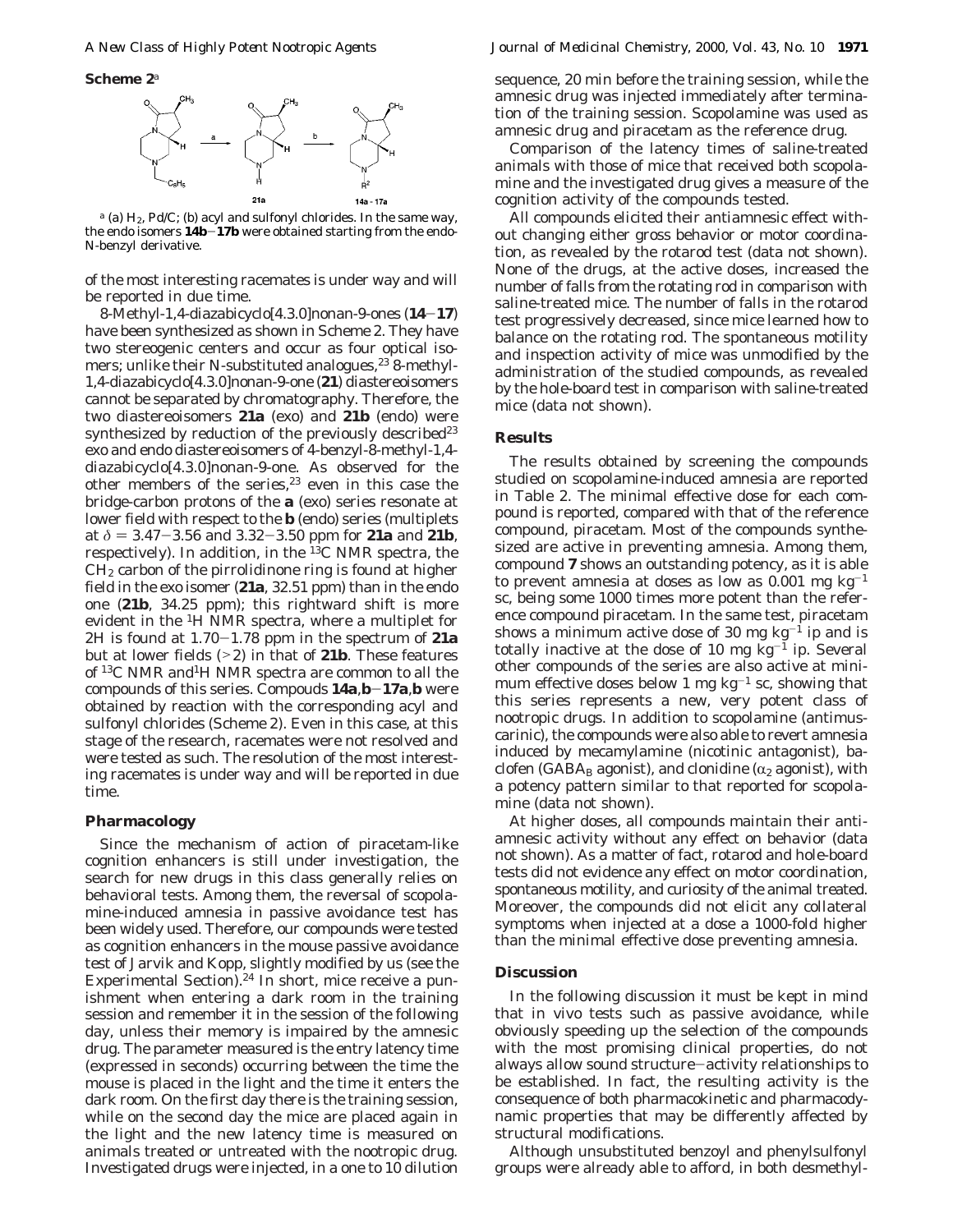**Table 2.** Nootropic Effect of 1,4-Diazabicyclo[4.3.0]nonan-9-ones on Mouse Passive-Avoidance Test, Using Scopolamine (S) as Amnesizing Drug

|                              |                         | entry latency (s) |                        |       |  |
|------------------------------|-------------------------|-------------------|------------------------|-------|--|
| $\frac{dr\mathbf{u}g^a}{dt}$ | minimal effective       |                   |                        |       |  |
| (no. of animals)             | dose, mg $kg^{-1}$ (sc) | 1st day           | 2nd day                | Δ     |  |
| saline (13)                  |                         | $15.0 \pm 5.9$    | $95.6 \pm 8.8$         | 80.6  |  |
| vehicles $(10)^b$            |                         | $20.3\pm5.3$      | $108.5 \pm 10.5$       | 88.2  |  |
| vehicle $(11)^c$             |                         | $15.7 \pm 3.3$    | $101.4 \pm 9.6$        | 85.7  |  |
| scopolamine (6)              | 1.5 <sup>d</sup>        | $16.6 \pm 4.7$    | $44.5 \pm 8.3^{\circ}$ | 27.9  |  |
| <b>2</b> $(11)^{b8}$         | >10 <sup>e</sup>        |                   |                        |       |  |
| 3(9)                         | 1.0                     | $15.1 \pm 4.5$    | $95.6 \pm 9.4*$        | 80.5  |  |
| 4(10)                        | 0.1                     | $14.8 \pm 5.3$    | $118.3 \pm 10.7*$      | 103.5 |  |
| 5(10)                        | 10                      | $13.8 \pm 4.0$    | $89.2 \pm 9.7***$      | 75.4  |  |
| 6(10)                        | $> 0.1^e$               |                   |                        |       |  |
| 7(12)                        | 0.001                   | $19.7 \pm 5.8$    | $104.4 \pm 10.6^*$     | 93.8  |  |
| 8(8)                         | 1.0                     | $16.8 \pm 3.7$    | $102.0 \pm 11.3*$      | 85.2  |  |
| 9(10)                        | 1.0                     | $15.6 \pm 4.8$    | $100.1 \pm 13.5^*$     | 84.5  |  |
| 10 $(14)^c$                  | $>1.0^e$                |                   |                        |       |  |
| 11 $(10)^c$                  | 10                      | $18.0 \pm 6.1$    | $96.2 \pm 11.1*$       | 78.2  |  |
| 12(10)                       | 10                      | $18.3 \pm 5.0$    | $103.7 \pm 13.3^*$     | 85.4  |  |
| 13(11)                       | 10                      | $11.7 \pm 5.4$    | $88.9 \pm 9.7*$        | 77.2  |  |
| 14a $(8)$                    | 10                      | $18.3 \pm 4.5$    | $91.3 \pm 9.6^*$       | 73.0  |  |
| 14 <b>b</b> $(10)$           | 1.0                     | $13.6 \pm 5.1$    | $94.8 \pm 10.2*$       | 78.5  |  |
| 15a $(14)$                   | 0.1                     | $16.9 \pm 6.1$    | $94.9 \pm 11.2*$       | 78.0  |  |
| 15 $\bf{b}$ (11)             | 0.1                     | $21.9 \pm 4.7$    | $118.4 \pm 10.2^*$     | 96.5  |  |
| 16a $(9)$                    | 1.0                     | $14.3 \pm 4.2$    | $99.5 \pm 9.2^*$       | 85.2  |  |
| 16 $\bf{b}$ (12)             | 1.0                     | $17.7 \pm 4.4$    | $83.5 \pm 8.6***$      | 65.8  |  |
| 17a $(9)$                    | 0.1                     | $21.8 \pm 4.8$    | $107.4 \pm 10.7*$      | 85.6  |  |
| 17b(9)                       | 0.1                     | $24.0 \pm 7.1$    | $104.0 \pm 8.6^*$      | 80.0  |  |
| 18(10)                       | 1.0                     | $14.2 \pm 4.5$    | $77.4 \pm 8.5***$      | 63.2  |  |
| 19(12)                       | >10                     |                   |                        |       |  |
| piracetam (34)               | 30 <sup>d</sup>         | $17.6 \pm 3.6$    | $108.8 \pm 10.4*$      | 91.2  |  |

*<sup>a</sup>* All compounds dissolved in saline unless differently stated. *<sup>b</sup>* DMSO/H2O 1:3 used as vehicle, due to insolubility in saline. *<sup>c</sup>* DMSO/ H2O 1:2 used as vehicle due to insolubility in saline. *<sup>d</sup>* Intraperitoneally dosed. *<sup>e</sup>* Dose limited by solubility problems. °*<sup>P</sup>* < 0.01 with respect to mice treated with saline.  $*P < 0.01$ ;  $**P < 0.05$  with respect to mice treated with scopolamine.

and 8-methyl-1,4-diazabicyclo[4.3.0]nonan-9-one series, nootropic compounds with higher potency with respect to the reference (**2**, **8**, **14**, **16**), we extended the synthesis to *p*-substituted compounds to evaluate the importance of substituents with different electronic properties on activity. The more readily available 1,4-diazabicyclo- [4.3.0]nonan-9-one nucleus was chosen for this study (desmethyl series).

This structure-activity relationship study has led to the discovery of **7**, which shows an outstanding potency as a nootropic. It belongs to the desmethyl series and bears a *p*-F substituent on the phenylsulfonyl group. However, the same substitution on the benzoyl moiety (**13**) is definitely detrimental for the activity of **8**. On the contrary, *p*-fluoro substitution, on both benzoyl and phenysulfonyl groups, gives good results in the 8-methyl series (see compounds **15** versus **14** and compounds **17** versus **16**).

In general, there are no clear-cut relationships between the nature of the phenyl substituent and nootropic activity. Also the presence of the methyl in position 8 of the 1,4-diazabicyclo[4.3.0]nonan-9-one nucleus does not seem to be critical, as in some cases it increases (compare compounds **13** and **17**) and in other ones decreases activity (compare compounds **7** and **15**). As mentioned above this lack of structure-activity relationships is most likely due to the in vivo experiments that suffer the influence of pharmacokinetics.

C(6)/C(8) relative stereochemistry does not apparently play an important role in nootropic action, as the diastereoisomers of **15** (**15a** and **15b**), **16** (**16a** and **16b**), and **17** (**17a** and **17b**) show similar potencies, and only in the case of **14**, the exo diastereoisomer **14a** is some

10 times more potent than **14b**. Nothing can be said about enantioselectivity, as the racemates of both the desmethyl and 8-methyl series have not yet been resolved. To clarify this aspect of structure-activity relationships, the resolution of **7** is under way.

To verify the importance of carbonyl and sulfonyl functions, 4-benzyl-1,4-diazabicyclo[4.3.0]nonan-9-one (**18**) and 4-(*p*-F-benzyl)-1,4-diazabicyclo[4.3.0]nonan-9 one (**19**) were also synthesized and tested. The results do not give a consistent indication, as the compounds maintain a potency comparable to that of the corresponding **2**, **8**, **13**, while there is a definite reduction of potency with respect to **7**. Again, the changes introduced into the chemicophysical properties of compounds **18** and **19** (where the 4-nitrogen is basic) may influence pharmacokinetic properties and obscure structureactivity relationships.

For sounder structure-activity relationships, it will be necessary to identify the biological target(s) of our compounds. This will allow in vitro testing and make a reliable study of the pharmacophore possible. Yet, this does not appear to be an easy task, since, as discussed in the Introduction, the mechanism of action of piracetam-like nootropic drugs is still elusive<sup>12</sup> and several, so far inconclusive, different targets have been proposed for them. Notwithstanding the uncertainty on their mechanism of action, pharmacophores for piracetamlike compounds have been proposed.<sup>25,26</sup> It is hoped that the high potency of our compounds will facilitate this search and contribute to elucidating the mechanism of action of piracetam-like nootropic drugs.

Preliminary exploration of the mechanism of action of the compounds reported in the present work shows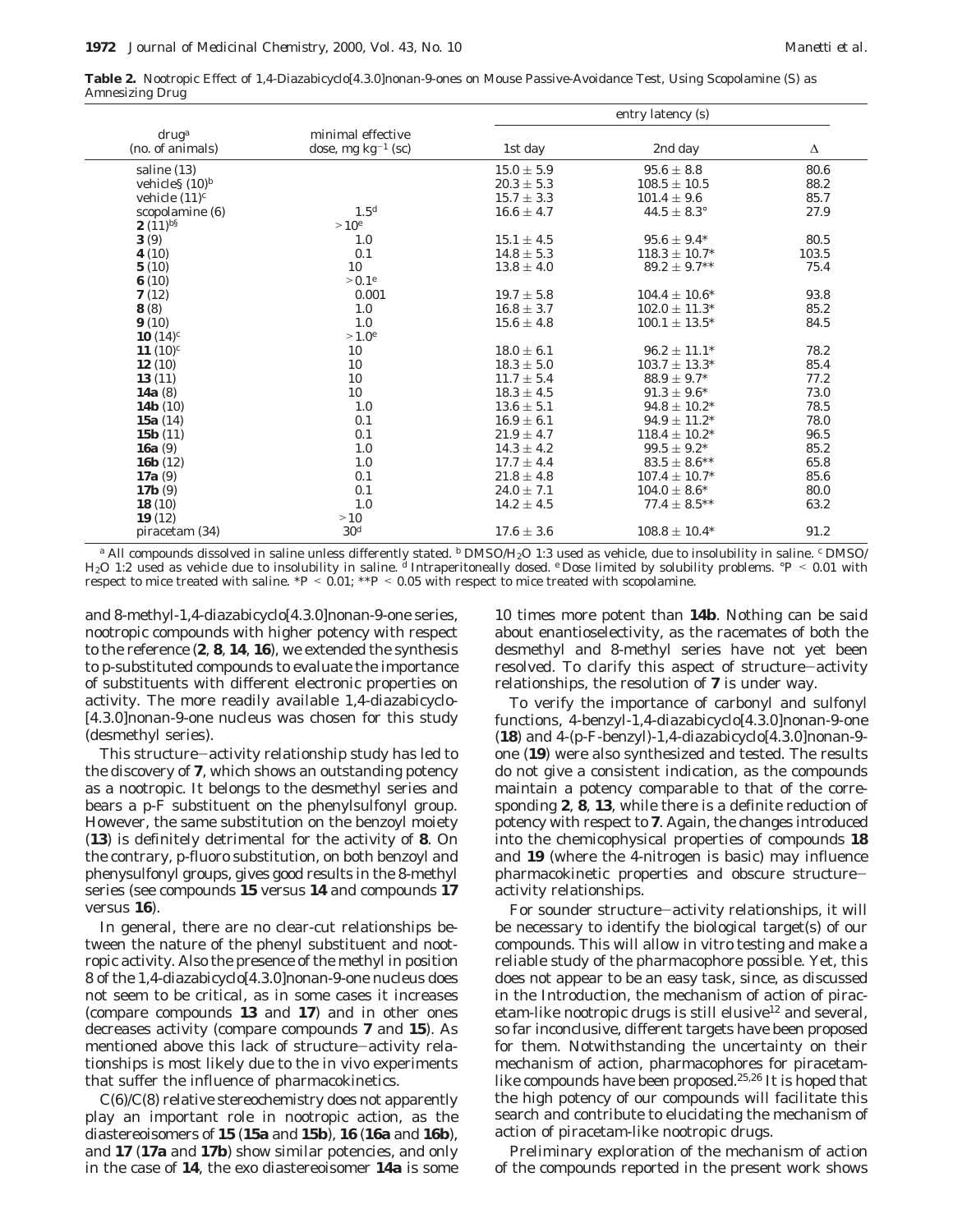that they do not present affinity for muscarinic or nicotinic receptors, nor do they release acetylcholine in the rat brain at 1.0 mg/kg ip (tested on **7**).

In conclusion, our results indicate that 4-substituted 1,4-diazabicyclo[4.3.0]nonan-9-ones represent a new class of nootropic drugs with an in vivo pharmacological profile very similar to that of piracetam, showing much higher potency with respect to the reference. Among the compounds studied, **7** (DM 232) shows outstanding potency, being active at the dose of 0.001 mg  $kg^{-1}$  sc. Moreover, this compound, as well as its analogues, did not show any impairment of motor coordination and spontaneous activity, at doses a 1000-fold higher than that active in the passive avoidance test.

Work is in progress to collect more information on the molecular mechanism of action of this class of compounds and to evaluate the effect of other modifications of their chemical structure.

#### **Experimental Section**

**Chemistry.** All melting points were taken on a Büchi apparatus and are uncorrected. Infrared spectra were recorded with a Perkin-Elmer 681 spectrophotometer in a Nujol mull for solids and neat for liquids. Unless otherwise stated, NMR spectra were recorded on a Gemini 200 spectrometer. Chromatographic separations were performed on a silica gel column by gravity chromatography (Kieselgel 40, 0.063-0.200 mm, Merck) or flash chromatography (Kieselgel 40, 0.040-0.063 mm, Merck). Yields are given after purification, unless otherwise stated. Where analyses are indicated by symbols, the analytical results are within  $\pm 0.4\%$  of the theoretical values.

**Methyl 1,4-Dibenzyl-2-piperazin-3-acrylate (20).** Diethyl [1-(methoxycarbonyl)methyl]phosphonate<sup>27</sup> (0.39 g, 1.85 mmol) was added to NaH (45 mg, 1.85 mmol), washed three times with anhydrous hexane, and then suspended in anhydrous 1,2-dimethoxyethane (DME, 4.6 mL); 1 h later, a solution of 1,4-dibenzyl-2-piperazincarboxaldehyde23 (0.54 g, 1.85 mmol) in 5 mL of anhydrous DME was added. After 1 h at room temperature, the mixture was washed with water and extracted with  $Et<sub>2</sub>O$ . Removal of the solvent and purification of the residue by  $\text{Al}_2\text{O}_3$  column chromatography (cyclohexane/ ethyl acetate 50:50) gave the title compound **20** as an oily diasteroisomeric mixture (yield 60%): IR (neat) *ν* 1720 (C=O), 1620 (C=C) cm<sup>-1</sup>; <sup>1</sup>H NMR (CDCl<sub>3</sub>)  $\delta$  2.10-2.23 (m, 2H, CH), 2.61-2.75 (m, 3H, CH), 3.05-3.15 (m, 2H, CH), 3.45-3.53 (m, 1H, CHPh), 3.49 (s, 3H, CH3O), 3.73 (s, 2H,  $CH<sub>2</sub>Ph$ , 3.85-3.94 (m, 1H, CHPh), 5.99-6.07 (m, 1H, CH=),  $6.91-7.03$  (m, 1H, CH=),  $7.20-7.28$  (m, 10H, aromatics) ppm. Anal. (C<sub>22</sub>H<sub>26</sub>N<sub>2</sub>O<sub>2</sub>) C, H, N.

**(**(**)-1,4-Diazabicyclo[4.3.0]nonan-9-one (1).** Compound **20** (0.38 g, 1.10 mmol) was hydrogenated over Pd/C 10% (0.19 g) in absolute ethanol at 50 psi for 8 h. After filtration, the solvent was removed under vacuum to give a residue that was purified by  $\text{Al}_2\text{O}_3$  column chromatography, using CHCl<sub>3</sub>/ MeOH/hexane 72:8:20 as eluting system, to give **1** (72% yield) as an oil: IR (neat) *ν* 3200-3500 (NH); 1670 (C=O) cm<sup>-1</sup>; <sup>1</sup>H NMR (CDCl<sub>3</sub>) δ 1.49-1.65 (m, 1H, CH), 1.78 (bs, 1H, NH), 2.05-2.27 (m, 1H, CH), 2.29-2.40 (m, 3H, CH,CH2), 2.50- 2.63 (m, 1H, CH), 2.72-2.89 (m, 1H, CH), 2.95-3.02 (m, 1H, CH), 3.10–3.18 (m, 1H, CH), 3.41–3.59 (m, 1H, CH), 3.95–<br>4.02 (m, 1H, CH) ppm; <sup>13</sup>C NMR (CDCl<sub>3</sub>) *δ* 24.19 (t), 32.29 (t), 42.20 (t), 46.46 (t), 54.44 (t), 57.93 (d), 175.32 (s) ppm. Anal.  $(C_7H_{12}N_2O)$  C, H, N.

**(**(**)-4-Benzyl-1,4-diazabicyclo[4.3.0]nonan-9-one (18).** Benzyl bromide (1 mmol) was added to a solution of **1** (1 mmol) in a few milliliters of CHCl3. After 2 h at room temperature the mixture was made alkaline with NaHCO<sub>3</sub>, extracted with CHCl3, and dried. Removal of the solvent gave a mixture that was purified by column chromatography using the eluent reported in Table 1: IR (neat)  $\nu$  1670 (C=O) cm<sup>-1</sup>; <sup>1</sup>H NMR (CDCl3) *<sup>δ</sup>* 1.51-1.72 (m, 2H, CH), 1.92-2.20 (m, 2H, CH),

2.34-2.42 (m, 2H, CH2CO), 2.80-2.99 (m, 3H, CHN), 3.54 (dd, *<sup>J</sup>* ) 13.2 Hz, 2H, CH2Ph), 3.59-3.68 (m, 1H, CHN), 3.94-4.02 (m, 1H, CHN), 7.25-7.38 (m, 5H, aromatics) ppm; 13C NMR (CDCl3) *δ* 24.10 (t), 32.30 (t), 41.60 (t), 55.10 (d), 57.67 (t), 61.83 (t), 64.75 (t), 129.31 (d), 130.35 (d), 131.04 (d), 139.65 (s), 175.27 (s) ppm. Anal.  $(C_{14}H_{19}CIN_2O)$  C, H, N.

The oily compound obtained was transformed into the hydrochloride; its chemical and physical characteristics are reported in Table 1.

In the same way ( $\pm$ )-4-(p-fluorobenzyl)-1,4-diazabicyclo-**[4.3.0]nonan-9-one (19)** was obtained, using *p*-fluorobenzyl bromide. Its chemical and physical characteristics are reported in Table 1.

**exo***-***(**(**)-8-Methyl-1,4-diazabicyclo[4.3.0]nonan-9-one**  $(21a)$ . exo- $(\pm)$ -4-Benzyl-8-methyl-1,4-diazabicyclo $[4.3.0]$ nonan-9-one23 (notice that in the cited paper the structures of the two isomers have been accidentally inverted; the actual structures are those shown by the X-ray crystallography, reported in the same paper) (0.110 g, 0.45 mmol) was hydrogenated over Pd/C 10% (0.06 g) in absolute ethanol at 47 psi for 12 h. After filtration, the solvent was removed under vacuum to give **21a** (98% yield) as an oil: IR (neat) *<sup>ν</sup>* <sup>3300</sup>- 3500 (NH), 1670 (C=O) cm<sup>-1</sup>; <sup>1</sup>H NMR (CDCl<sub>3</sub>)  $\delta$  1.13 (d, 3H, CH<sub>3</sub>), 1.70-1.78 (m, 2H, CH), 2.24-2.58 (m, 3H, CH), 2.47 (bs, 1H, NH), 2.71-3.08 (m, 3H, CH), 3.47-3.56 (m, 1H, bridge 1H, NH), 2.71–3.08 (m, 3H, CH), 3.47–3.56 (m, 1H, bridge CH), 3.89–3.97 (m, 1H, CH) npm; <sup>13</sup>C, NMR (CDCL) δ.19.26 CH), 3.89–3.97 (m, 1H, CH) ppm; <sup>13</sup>C NMR (CDCl<sub>3</sub>) *δ* 19.26 (a) 32.51 (t) 37.95 (d) 42.81 (t) 46.92 (t) 54.39 (t) 56.74 (d) (q), 32.51 (t), 37.95 (d), 42.81 (t), 46.92 (t), 54.39 (t), 56.74 (d), 178.21 (s) ppm. Anal.  $(C_8H_{14}N_2O)$  C, H, N.

**endo-(**(**)-8-Methyl-1,4-diazabicyclo[4.3.0]nonan-9 one (21b).** endo- $(\pm)$ -4-Benzyl-8-methyl-1,4-diazabicyclo[4.3.0]nonan-9-one23 was hydrogenated under the same conditions described for **21a**, to give **21b**, as an oil, in 95% yield: IR (neat) *ν* 3300-3500 (NH), 1670 (C=O) cm<sup>-1</sup>; <sup>1</sup>H NMR (CDCl<sub>3</sub>) *δ* 1.11 (d, 3H, CH3), 2.18 (bs, 1H, NH), 2.23-2.56 (m, 4H, CH), 2.57- 2.67 (m, 1H, CH), 2.74-2.92 (m, 1H, CH), 2.98-3.09 (m, 1H, CH), 3.15-3.23 (m, 1H, CH), 3.32-3.50 (m, 1H, bridge CH), 3.85-4.04 (m, 1H, CH) ppm; 13C NMR (CDCl3) *<sup>δ</sup>* 18.71 (q), 34.25 (t), 37.85 (d), 42.57 (t), 46.72 (t), 55.27 (t), 56.28 (d), 177.78 (s) ppm. Anal.  $(C_8H_{14}N_2O)$  C, H, N.

**General Procedure for the Synthesis of Acyl and Sulfonyl Derivatives (2**-**17).** Acyl or sulfonyl chlorides (1 mmol) and  $N(C_2H_5)_3$  (1.5 mmol) were added to the proper amine (**1**, **21a**, **21b**) dissolved in a few milliliters of anhydrous CH3CN. After 2 h at room temperature, 50 mL of ether were added and the solution washed with  $H_2O$ . Evaporation under reduced pressure of the dried solvent gave solids that were purified by flash chromatography and crystallization from petroleum ether. Yields range from 60 to 95%. Chemical and physical characteristics of the compounds obtained are reported in Table 1. Their IR and 1H NMR spectra are consistent with the proposed structures.

**Pharmacology. Antiamnesic Test (passive-avoidance test).** The test was performed according to the step-through method described by Jarvik and Kopp.<sup>24</sup> The apparatus consists of a two-compartment acrylic box with a lighted compartment connected to a darkened one by a guillotine door. In the original method, mice received a punishing electrical shock as soon as they entered the dark compartment, while in our modified method, after entry into the dark compartment, mice receive a nonpainful punishment consisting of a fall (from 40 cm) into a cold water bath (10  $^{\circ}$ C). For this purpose the dark chamber was constructed with a pitfall floor. The latency times for entering the dark compartment were measured in the training test (first day) and after 24 h in the retention test (second day). Mice who did not enter after 60 s latency were excluded from the experiment. For memory disruption, mice were ip injected with the amnesic drugs (scopolamine, mecamylamine, baclofen, and clonidine). All investigated drugs were injected 20 min before the training session, while amnesic drugs were injected immediately after termination of the training session. The maximum entry latency allowed in the retention session was 120 s. The memory degree of received punishment (fall into cold water)